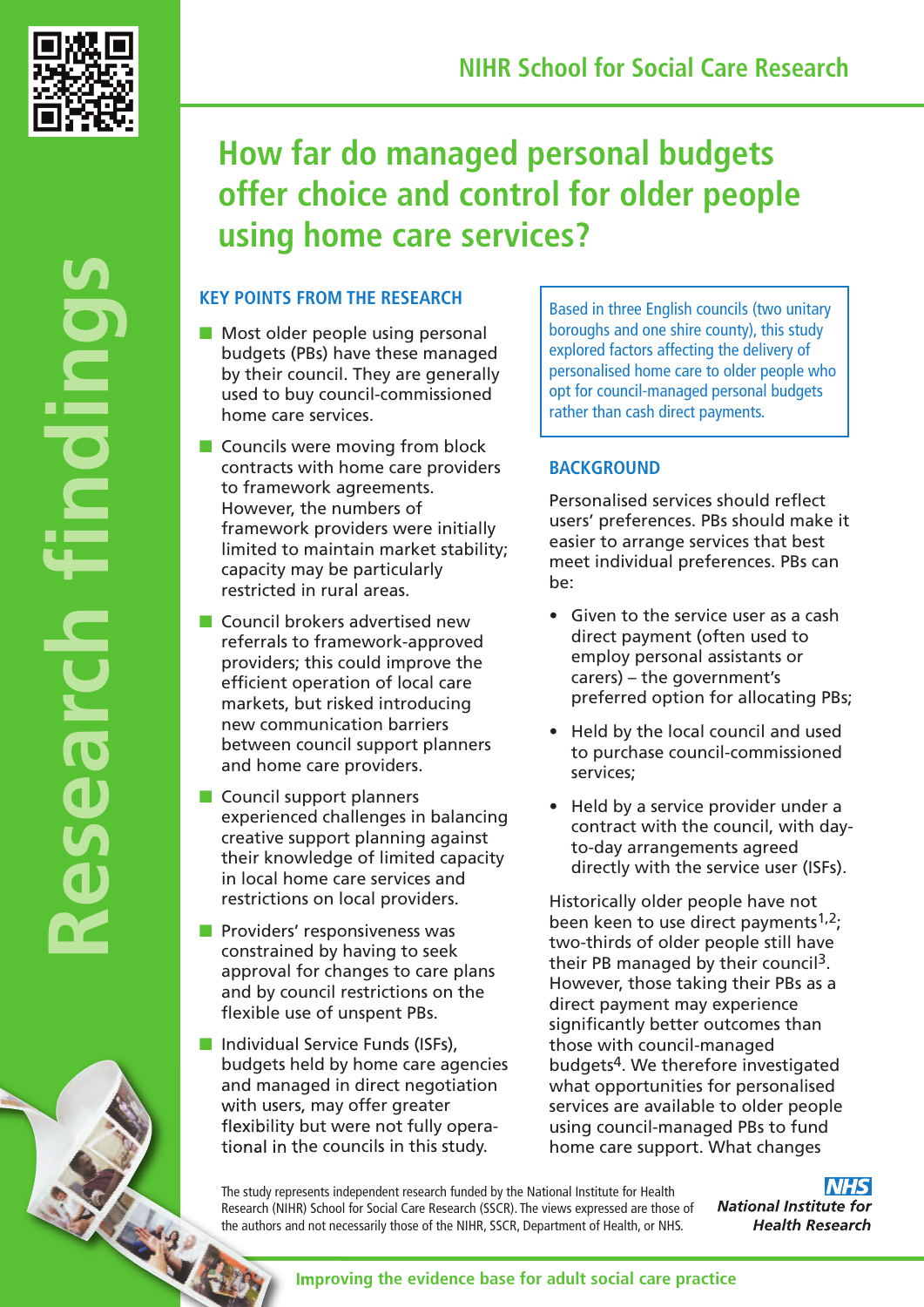have councils made to commissioning and front-line practice; how have service providers responded; and how satisfied are older managed PB holders?

# **FINDINGS**

# **Commissioning and contracting services**

Previously councils used block contracts to buy home care services in bulk, with each provider covering a specific locality. The three study councils were replacing these with Framework agreements (contracts to provide services at an agreed price but with no guarantee of clients). These agreements aim to increase both competition between providers and choice of provider for managed PB holders. To avoid destabilising local markets, Framework agreements initially involved relatively few providers. Where some block contracts remained, these had priority in the allocation of new clients.

Council support planners anticipated future increases in choice, capacity and quality of home care services as more agencies were included in Framework agreements. However, in rural areas distance and travel times still limited the numbers of providers who could deliver services.

Agency managers appreciated being able to select clients from a wide geographical area, although this reduced efficiency by reducing opportunities to employ locally-based staff or group visits to people living near each other and increased travel costs.

# **Council brokers**

Brokers identified Framework agencies with capacity to deliver the care needed by each service user – a role considered particularly helpful in emergency referrals. Providers also valued freedom to choose whether to take a new client in the light of other workload pressures. However, brokers were less knowledgeable about potential clients than council support planners; some support planners reported making informal arrangements directly with agency managers and subsequently asking brokers to formalise these. Agency managers also found this more effective.

# **Support planning**

Support planning can shape the demands made on home care services and thus influence local market provision. In the study authorities, council support planners drew up basic plans (e.g. number and timing of visits); these were advertised to Framework agencies by brokers. Once a provider was identified, agency managers/supervisors devised detailed support plans with service users.

#### **Council support planning**

Support planners reported encouraging potential budget-holders to think 'outside the box', but could not guarantee preferences would be met. Planners in all three councils reported that often only one provider was able to respond to a referral. Some questioned the value of imaginative support planning because of the limited capacity of Framework providers: "It's not choice, it's about what's available".

#### **Agency support planning**

Following referral, agency managers/ supervisors would add details (e.g. actual tasks/content of visits) to the support plan. However, some agency managers reported restrictions because of the low levels of many older people's PBs, or the tasks that councils would fund through a PB. Moreover, agency managers in two study councils reported the council had to approve any changes to their basic support plan. ISFs could offer more flexibility for agencies to change support plans in agreement with users.

#### **Knowledge of PB level**

PB holders should know the budget amount so they can plan how to use it. However, council support planners, home care agency managers and older people were usually all unaware of the level of PBs. The exceptions were support planners and agency managers working with ISFs.

#### **ISFs**

Two study councils offered ISFs or an equivalent. For example in one, all older people with council-managed PBs were given ISFs. However, these remained as indicative allocations held by the council on behalf of Framework providers, but with greater flexibility for providers to review service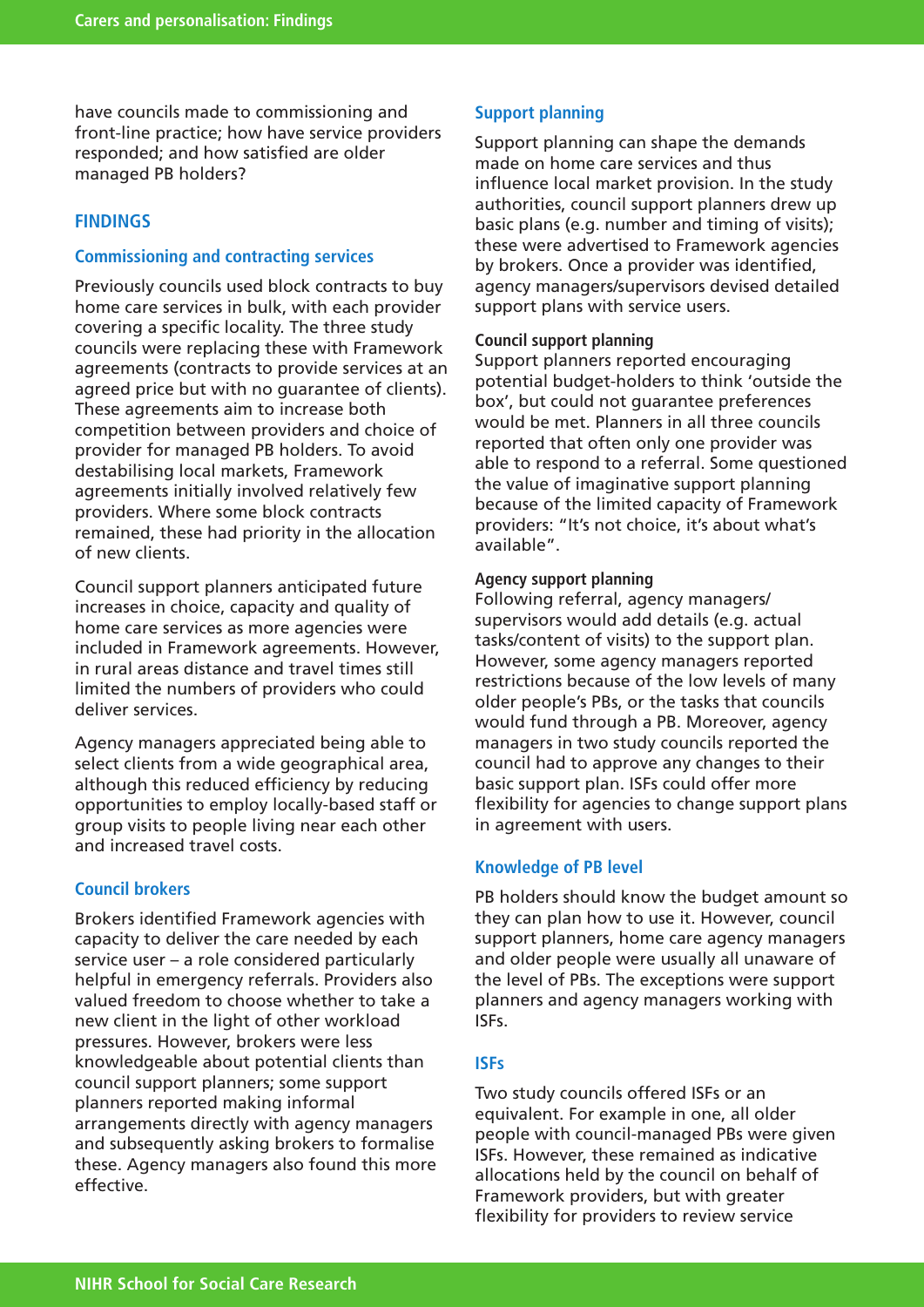inputs. Not all provider managers knew the amount of ISFs and some felt unable to change support plans without council consent.

## **Time banking**

Time banking allows time to be saved from routine visits for later use. A few study agencies offered this, but opportunities were limited as PBs usually only covered essential personal care. Other reported barriers included: payments per visit rather than actual time (so shorter visits involved no savings); beliefs that older people preferred routine rather than flexibility; and fears that councils would reduce PBs if there was spare capacity that could be banked. Agency managers advocated contracts stipulating that any saved time would be retained in the individual's PB.

#### **Reviews**

Council support planners typically conducted reviews three to six weeks after service use started and then annually; service users were encouraged to discuss problems directly with the agency in the meantime. However, agencies were reported to be slow in responding to users' concerns and this could mean that they received unsatisfactory services for some weeks.

Agencies carried out their own reviews in the first few weeks and at regular intervals thereafter. However, any changes arising from agency reviews typically needed council approval; agency managers considered the bureaucracy involved in gaining approval hindered flexibility and responsiveness.

#### **Service users' experiences**

Service users reported some choice and flexibility in their home care. Most reported no choice of provider, but were not concerned as they felt ill-equipped or were too unwell to make this choice. Choice and control over care workers was more important; some reported having changed workers they were not happy with. Almost all reported having a small team of carers during the week; the close relationships they were able to develop allowed them to request (or workers to offer) extra 'off-care plan' tasks informally. On the other hand, close relationships could inhibit users from making complaints. Ethnic minority older

people felt home care agencies accommodated their religious and cultural preferences.

Not all people using agencies offering time banking were aware of this option. However, others reported shortening visits to save time for an outing or to have a shower instead of a wash. Nevertheless, they confirmed that the short duration of visits limited opportunities for time banking. Several interviewees would have liked to cancel occasional visits so as to release a few extra hours each month for flexible use: "I could just tell the agency … I don't want them on Monday and use the 45 minutes for them to do a bit of ironing".

#### **Market development**

In one study council, market development officers were employed to ascertain what services were wanted but not available to PB holders and pass this information to providers. In another, an innovation fund was available for new and existing providers to support new service developments. According to support planners and agency managers, neither initiative was well publicised but both were thought potentially helpful.

#### **CONCLUSIONS AND RECOMMENDATIONS**

Council priorities are to promote cash direct payments of PBs. Most older people choose council-managed PBs instead, but there appear only minor increases in opportunities for personalisation and choice through these.

The new Framework and brokerage arrangements promote greater efficiency in local care markets. However, benefits may be limited so long as councils restrict numbers of Framework providers; this may need to be balanced against the new risks to provider viability. Brokerage may add new communication challenges between council support planners, providers and potential PB holders. Maximising speed and accuracy of communication is vital.

Previous practices of commissioning 'time and task'-specified services gave agencies little autonomy. Even though providers now undertook detailed support planning, changes to councils' outline support plans still generally required approval, as did subsequent changes. ISFs were not fully implemented in